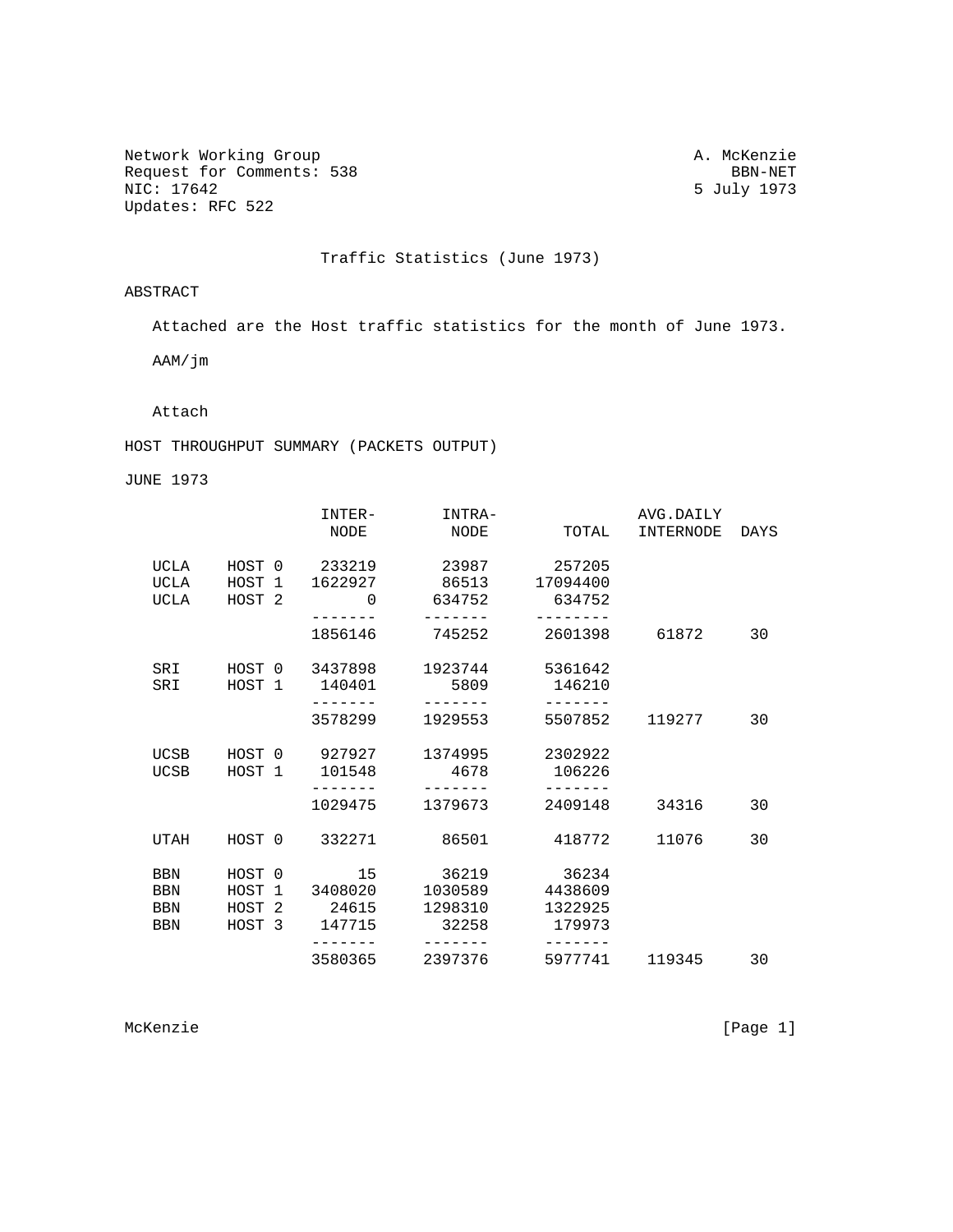RFC 538 Traffic Statistics (June 1973) 5 July 1973

| MIT<br>MIT<br>MIT<br>MIT | HOST 0<br>HOST 1<br>HOST <sub>2</sub><br>HOST <sub>3</sub> | 308724<br>432893<br>930496<br>513995 | 36296<br>152824<br>827731<br>758319        | 345020<br>585717<br>1758227<br>1272314    |        |    |
|--------------------------|------------------------------------------------------------|--------------------------------------|--------------------------------------------|-------------------------------------------|--------|----|
|                          |                                                            | -------<br>2186108                   | -------<br>1775170                         | $- - - - - - -$<br>3961278                | 72870  | 30 |
| RAND                     | HOST 0                                                     | 958910                               | 29842                                      | 988752                                    | 31964  | 30 |
| <b>SDC</b>               | HOST 0                                                     | 4458                                 | 147                                        | 4605                                      | 149    | 30 |
| HARV<br>HARV             | HOST 0<br>HOST 1                                           | 1052027<br>87089<br>-------          | 4450914<br>3967307<br>-------              | 5502941<br>4054396<br>-------             |        |    |
|                          |                                                            | 1139116                              | 8418221                                    | 9557337                                   | 37971  | 30 |
| LINC<br>LINC<br>LINC     | HOST 0<br>HOST 1<br>HOST <sub>2</sub>                      | 11599<br>32908<br>5333<br>$------$   | 56055<br>57651<br>96016<br>$- - - - - - -$ | 67654<br>90559<br>101349<br>$- - - - - -$ |        |    |
|                          |                                                            | 49840                                | 209722                                     | 259662                                    | 1661   | 30 |
| STAN                     | HOST 0                                                     | 1759136                              | 11587                                      | 1770723                                   | 58638  | 30 |
| ILL                      | HOST 0                                                     | 715870                               | 304                                        | 716174                                    | 23862  | 30 |
| CASE                     | HOST 0                                                     | 1187526                              | 11632                                      | 1199158                                   | 39584  | 30 |
| CARN<br>CARN             | HOST 0<br>HOST 1                                           | 821846<br>626844<br>-------          | 699582<br>643001                           | 1521428<br>1269845                        |        |    |
|                          |                                                            | 1448690                              | 1342583                                    | 2791273                                   | 48290  | 30 |
| AMES                     | HOST 0                                                     | 9143319                              | 352313                                     | 9495632                                   | 304777 | 30 |
| AMEST<br>AMEST           | HOST 0<br>HOST 1                                           | 70594<br>9712840<br>-------          | 21028<br>21772<br>------                   | 91622<br>9734612<br>--------              |        |    |
|                          |                                                            | 9783434                              | 42800                                      | 9826234                                   |        |    |
| MITRE                    | HOST <sub>2</sub>                                          | 2144923                              | 25                                         | 2144948                                   | 71497  | 30 |
| <b>ROME</b>              | HOST <sub>2</sub>                                          | 8382240                              | 70                                         | 838310                                    | 27941  | 30 |
| <b>NBS</b>               | HOST <sub>2</sub>                                          | 1840391                              | 72205                                      | 1912596                                   | 61346  | 30 |
| <b>ETAC</b>              | HOST <sub>2</sub>                                          | 1274869                              | 90                                         | 1274959                                   | 42496  | 30 |

McKenzie [Page 2]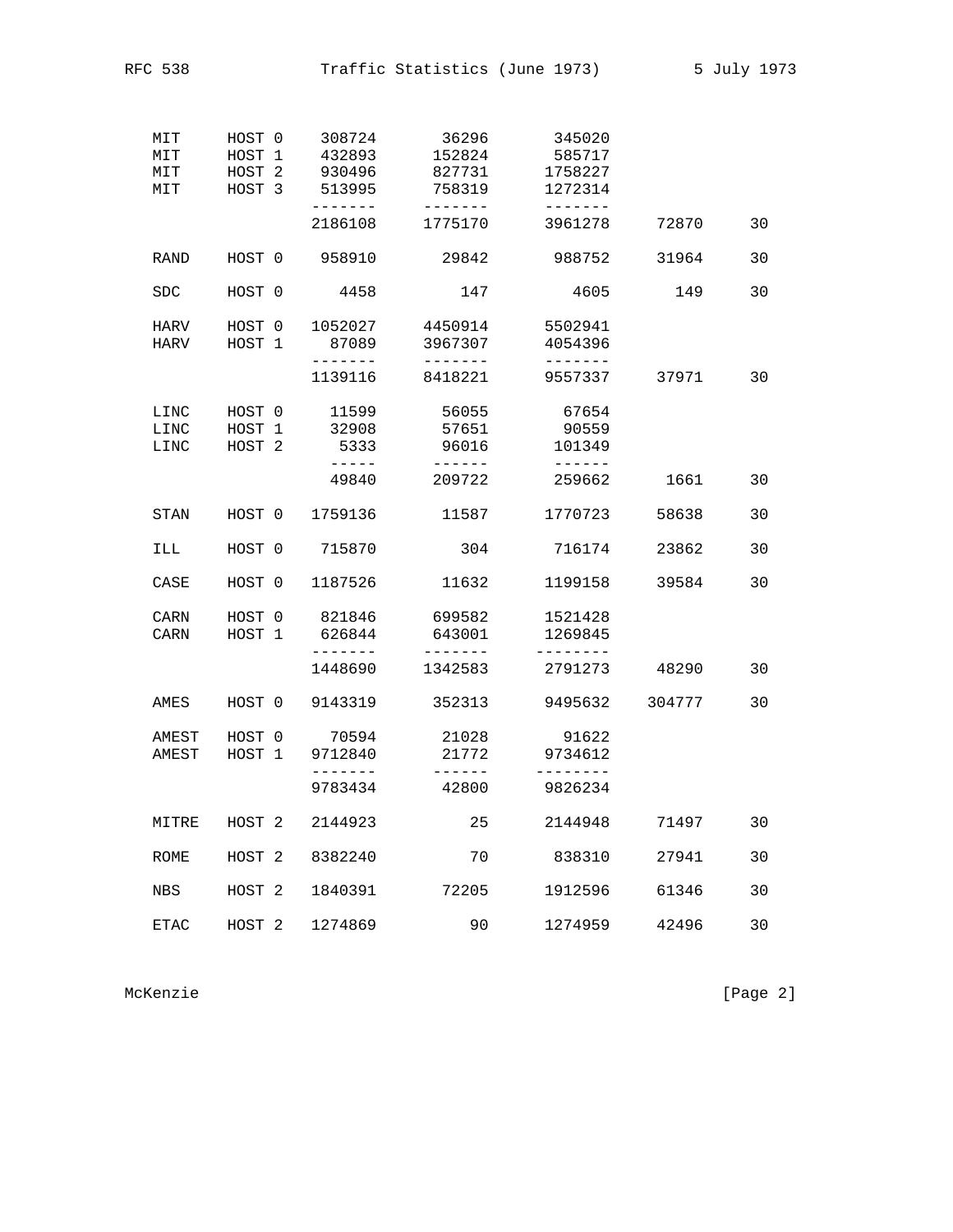|  | RFC. |  |
|--|------|--|
|--|------|--|

| ISI                |                     |                                                |                                               | HOST 1 10795800 161320 10967120 359860                       |               | 30             |  |  |
|--------------------|---------------------|------------------------------------------------|-----------------------------------------------|--------------------------------------------------------------|---------------|----------------|--|--|
| <b>USC</b><br>USC. |                     | HOST 2 3410926<br>-------<br>$= -$             | 2704032<br>---------                          | HOST 0 38573 2888042 2926615<br>6114958<br>$- - - - - - - -$ |               |                |  |  |
|                    |                     |                                                |                                               | 3449499 5592074 9041573 114983                               |               | 30             |  |  |
| <b>GWC</b>         |                     | HOST 2 2541199                                 |                                               | 20 2542319 84743                                             |               | 30             |  |  |
| <b>DOCB</b>        |                     | HOST 2 104182                                  | 2785                                          | 106967 3473                                                  |               | 30             |  |  |
| SDAC               |                     | HOST 0 30926<br>SDAC HOST 2 558085<br>-------- | $\overline{7}$<br>90                          | 30933<br>558175<br>-------                                   |               |                |  |  |
|                    |                     | 589011                                         | 97                                            | 589108 19634                                                 |               | 30             |  |  |
|                    | BELV HAD NO TRAFFIC |                                                |                                               |                                                              |               |                |  |  |
|                    |                     | ARPA HOST 0 6806<br>ARPA HOST 2 1040441        | 245351<br>$- - - - - - -$                     | 252157<br>244311 1284752<br>$- - - - - - -$                  |               |                |  |  |
|                    |                     | 1047247                                        | 489662                                        |                                                              | 1536909 34908 | 30             |  |  |
|                    | ABER HAD NO TRAFFIC |                                                |                                               |                                                              |               |                |  |  |
|                    |                     | BBN T HOST 2 1138466                           | 1935                                          |                                                              | 1140401 37949 | 30             |  |  |
| CCA<br>CCA         | HOST 2              | 1757435<br>---------                           | HOST 0 1149742 3366173<br>113609<br>--------- | 4515915<br>187044                                            |               |                |  |  |
|                    |                     |                                                | 2907177 3479782                               | 6386959                                                      | 96906         | 30             |  |  |
|                    |                     | XEROX HOST 0 1060104                           | 44317                                         | 1104421                                                      | 35337         | 30             |  |  |
|                    |                     | FNWC HOST 2 36672                              | 52                                            |                                                              | 36724 1222    | 30             |  |  |
|                    | LBL HAD NO TRAFFIC  |                                                |                                               |                                                              |               |                |  |  |
|                    |                     |                                                |                                               | UCSB HOST 0 322222 20697 342919 10741                        |               | 30             |  |  |
|                    |                     | HAW T HOST 2 465142                            | 4226                                          | 439368                                                       | 15505         | 30             |  |  |
| RML                |                     | HOST 2 934680                                  | 7737                                          | 942417                                                       | 31156         | 30             |  |  |
|                    |                     | NORSR HOST 2 1604                              | 10                                            |                                                              | 1614<br>401   | $\overline{4}$ |  |  |

McKenzie [Page 3]